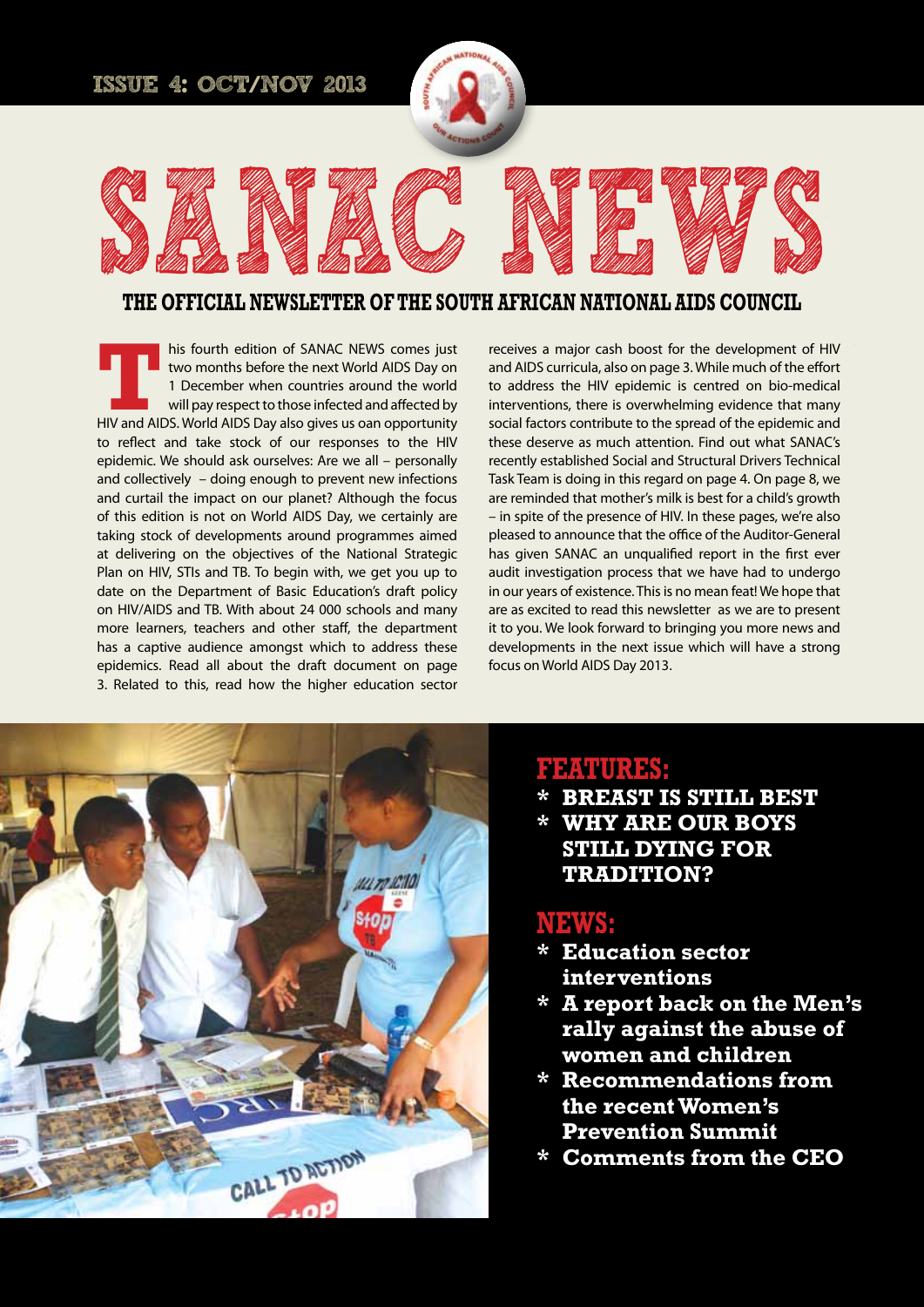

## **LATEST NEWS**

**All content in these pages is written and edited by SANAC Communications Manager, Khopotso Bodibe, except where otherwise stated.** 

**If you have comments or queries regarding SANAC NEWS and activities taking place at SANAC or around the NSP, you're welcome to contact him on khopotso@sanac.org.za or call him on 012 395 9675.**

**T**he National Skills Fund (NSF) has made a grant of almost R25 million to the Higher Education HIV/ AIDS Programme (HEAIDS) to equip academic staff at public universities and Further Education and Training (FET) colleges with the skills to integrate and address HIV and AIDS issues in their curricula.

### SA UNIVERSITIES GET MONEY TO TACKLE HIV EPIDEMIC

The funding was announced on 29 August by Deputy Minister of Higher Education and Training, Mduduzi Comfort Manana, at a strategy summit of HIV programme managers from public higher education institutions. The summit was convened by HEAIDS to discuss institutional programme priorities and available support facilities.

"Our universities and colleges, like all other institutions of society, cannot escape the social responsibility to engage with the challenges of South Africa," said Deputy Minister Manana in announcing the grant. "The HIV epidemic raises the role and responsibility of our teachers in the pressing matters of our society and in the lives of our students. Through this intervention, our graduating students will also be equipped to make a difference in the productive sectors of our economy and society as a whole in relation to HIV and AIDS."

The National Skills Fund grant will be used specifically to help university lecturers to incorporate relevant modules of HIV and AIDS into their teaching programmes, bringing HIV into the mainstream of various academic courses.

ith more than 12 million learners in 24000 schools,<br>more than 400 000 teachers, and thousands of<br>other personnel nationwide, the Department<br>of Basic Education (DBF) has an immense responsibility more than 400 000 teachers, and thousands of other personnel nationwide, the Department of Basic Education (DBE) has an immense responsibility – to curb the spread of HIV infection and address its impact amongst its constituencies. The department has developed a draft document setting out the proposed policy direction for HIV and TB.

"It might seem obvious to use our teaching and learning platforms to deal with a national priority like the HIV epidemic, but it's not that simple. Academics who are experts in their fields do not always find it easy to incorporate perspectives on HIV and AIDS into their teaching programmes," explained HEAIDS director, Dr Ramneek Ahluwalia. "HEAIDS will create a pool of experts in the area of HIV curriculum development and be in a position to train other academics in integrating HIV content into the curriculum across different disciplines."

In addition to the NSF grant, the strategy summit addressed a partnership with the Networking HIV/AIDS Community of South Africa (Nacosa) to develop programmes to address the needs of lesbian, gay, bisexual, transgender and inter-sexed (LGBTI) students and staff at higher education institutions. LGBTI individuals are identified in the NSP as a target population for HIV mitigation programmes.

#### **Content supplied by HEAIDS**

N NATIONAL

# **SANAC NEWS**

## **CONTENTS**

| A clean bill of health for the SANAC Trust  2       |
|-----------------------------------------------------|
|                                                     |
| Developing an HIV & TB policy for schools 3         |
| Addressing social and structural drivers 4          |
|                                                     |
|                                                     |
| A women-centred agenda:                             |
| Women's Prevention Summit champions female-         |
|                                                     |
| <b>Breast still best:</b> How breastfeeding reduces |
| the risk of mother-to-child transmission of HIV 8   |
| Dying for tradition: Anger at a tradition           |
|                                                     |
|                                                     |

If the end of year one of the NSP, the Secretariat<br>was audited by the Auditor-General and received<br>an unqualified audit opinion. This is a remarkable<br>achievement as the Secretariat has not previously presented was audited by the Auditor-General and received an unqualified audit opinion. This is a remarkable achievement as the Secretariat has not previously presented financial statements to the Trustees or had them externally audited (except for the review of the dormant Trust account carried out under the aegis of the national Department of Health (DoH) audit.

TALLONO

### **www.sanac.org.za**

## DEVELOPING AN HIV AND TB POLICY FOR SCHOOLS

"It is crucial to have a specific policy focusing on prevention, treatment and care and support for HIV and TB in the school system," says Dr Faith Kumalo, Chief Director for Care and Support in Schools at the Department of Basic Education. "Our approach to HIV and TB is from a management perspective. These infections affect the efficiency of the sector by temporarily or permanently depleting learning and teaching staff, as morbidity often causes some to be absent from school for extended periods of time and others die as a result of illness. We do realise that HIV and TB is not only a health or a public health issue anymore. All of us have to do something."

According to the department's 2011 Annual National School Survey, just over two million (2 000 675) children in schools had lost a parent, in most cases to HIV. These children are likely to have additional care and support needs that must be catered for in the schooling system. The document thus proposes means to deal with orphaned and vulnerable children, as well as those with special education needs.

The draft also proposes that access to male and female condoms be introduced in schools. To date, this has been a hotly debated issue.

Kumalo says: "The goal of the policy is to increase the knowledge and skills of learners, educators, school support staff and officials in dealing with infection and to improve access to services through improved coordination and mainstreaming. In this way, we hope to retain learners and staff in the system. Our quiding principle is that no learner shall be denied their right to education due to their HIV or TB status, whether true or perceived.

"The policy seeks to cater for access to counselling, treatment and support; access to information; the guarantee of equity and protection from stigma and discrimination; fair labour practices; gender sensitivity and responsiveness; and a reasonable approach to address issues such as absence because of ill health or the need to go to a health facility to access services."

A legislative process, including a call for public comment, will unfold in 2014 before the draft can be made policy. Once formulated into policy it will apply not only to government schools, but to independent schools as well.

*by Dr Fareed Abdullah, CEO, SANAC*

An unqualified audit opinion does not mean that all systems are operating optimally, and the Secretariat still has a long road to travel to build up its full capability. It does, however, give confidence to donors and the public that the management team is able to truly reflect the financials for the institution, and show that the funds were used for their intended purpose. The financial statements and audit opinion will be published in the soon to be released Annual report and will also be available on the website before the end of October.

The main implication of setting up the Secretariat as a fully functional independent institution with its own governance structures is that this will restore the confidence of donors in the Secretariat. Already, funding from government has increased and one donor has deposited funds directly into the Trust account with two potential donors coming on stream in the next six to eight months.

Setting up the internal systems of an institution is work that is unseen and generally unreported. In this case, the institutional problems of the Secretariat were cause for concern and it is essential that we communicate this progress. The progress made has been the result of hard work done by the Trustees, corporate services staff at the Secretariat and the Audit and Risk Committee.

## **A CLEAN BILL OF HEALTH FOR THE SANAC TRUST**

## **NEWS FROM THE EDUCATION SECTOR**

*"HIV and TB is not only a health or a public health issue anymore. All of us have to do something ..."* Dr Faith Kumalo, Chief Director for Care and Support in Schools, DBE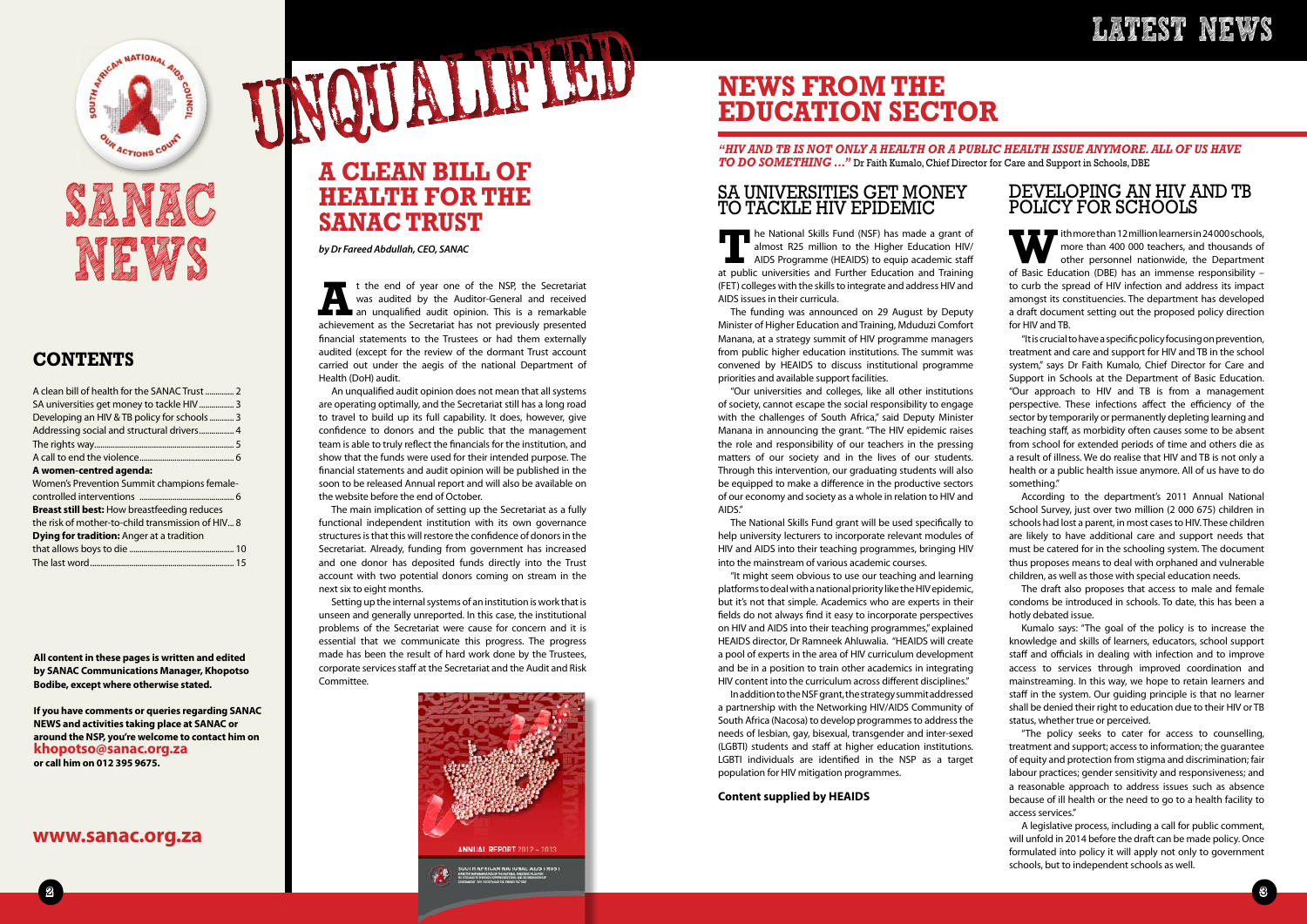**Example 12 and the newly formed Social and Structural Drivers Technical Task**<br>the newly formed Social and Structural Drivers Technical Task alcohol are the three main drivers of HIV infection that we need to address," said Lebo Ramafoko, chairperson of Team of SANAC, in an address at SANAC's last Programme Review Committee (PRC). The National Strategic Plan is clear that unless we address these social problems and unless our plan is comprehensive and employs both the biomedical and social responses, our efforts to address AIDS will be incomplete.

"There is evidence of the impact of the drivers of HIV incidence. Similarly, there are studies on existing interventions to address these problems. Various government departments also have strategies and policies to address these. Our work is to pull these together to make a concerted effort to prevent new HIV infections amongst key populations. Our work is to use these to devise programmes for provinces, districts, and so on."

Ramafoko also pointed out that gender-based violence manifests itself in three different forms – intimate partner violence, sexual abuse of children and sexual abuse of

## **LATEST NEWS HUMAN RIGHTS**



adults – and added that interventions must include a focus on the prevention of gender-based violence and child abuse, strengthening women's resilience and law and policy implementation. "We must do everything in our power to ensure that young girls remain in school. There is sufficient evidence to show that being in school has a protective effect from HIV infection for young girls.

**SP ANAC's newly-formed Social and Structural Drivers Technical<br>Task Team (TTT) is chaired by leading social and behaviour<br>change expert, Lebogang Ramafoko. Ramafoko, who has<br>19 years of experience in the field is the chie** Task Team (TTT) is chaired by leading social and behaviour change expert, Lebogang Ramafoko. Ramafoko, who has 19 years of experience in the field, is the chief executive officer (CEO) of the Soul City Institute for Health and Development, which is responsible for the creation of some of the country's foremost social and behavior change communication programmes. Before becoming CEO at Soul City Ramafoko worked in various capacities in the organisation, and acquired practical skills and experience in the actual development of social and behavior-change tools, including television dramas, print booklets designed specifically for low-literacy end-users, radio dramas and talk shows.

"Key points of entry for gender-based violence prevention must look at building gender equity at all levels, critically changing constructions of masculinity, reducing childhood exposure to gender-based and sexual, physical and emotional abuse at home as well as improving relationship skills to manage communication and conflict and reducing substance abuse.

"South Africans are the heaviest drinkers in the world, with adult per capita consumption of 15 to 20 litres a years, according to a 2009 report by the Medical Research Council (MRC). There is a clear link between drunkenness and unsafe sexual behaviour and because of this we recommend policy that will ban advertising of alcohol. We recommend that a levy be imposed on the sale of alcohol to set up a health promotion foundation."

## **addressING social and structural drivers**

## **In the chair**

LEBO RAMAFOKO, chair of SANAC's Social and Structural Drivers Technical Task Team



**To a great extent, the successful implementation**<br>of the National Strategic Plan (NSP) to address<br>HIV and AIDS, TB & STIs, requires an environment<br>that respects and upholds legal and buman rights. Such of the National Strategic Plan (NSP) to address HIV and AIDS, TB & STIs, requires an environment that respects and upholds legal and human rights. Such an environment is crucial for the provision of and access to prevention and treatment services, disclosure, open dialogue, discrimination and stigma eradication. It is for this reason that Strategic Objective 4 of the current NSP is expressly aimed at developing an enabling and accessible legal framework that protects and promotes human rights, improves access to justice and reduces self-reported stigma related to HIV and TB by at least 50%. South Africa has the enabling policy environment required to eliminate stigma and discrimination and the NSP recognises the centrality of Constitutional values and human rights of people living with HIV and/or TB – or those who are at risk of infection - and recognises that their rights should be respected, protected and promoted.

 Lebogang has a passion for working with communities. She believes that they should be empowered with skills to harness their own strength to communicate the complex development issues that they face and to find solutions for their challenges.



Her illustrious career in developing communication programmes for communities resulted in her being awarded a Clinton democracy Fellowship in 2002 for her leadership abilities. Lebogang is known for managing relationships with donors, various tiers of government, the private sector and the NGO community.

Lebogang is a Rhodes/Mandela Fellow and completed a Masters in Public Administration at Harvard University. She also holds a post-graduate diploma in Ethics and a Bachelors Degree in Education from Wits University.

# **THE RIGHTSWAY**

## Why NSP implementation programmes must respect and uphold legal and human rights

#### *by Rentia Agenbag*

South Africa has come a long way in addressing human rights in the context of HIV and AIDS. SANAC recognises however, that an *ideal* human rights environment will only thrive when there is a visible and concerted effort by the country to address the stigma that has for many years dogged those who are infected with HIV. To this end, SANAC's Legal and Human Rights Technical Task Team (TTT) and the People Living with HIV and AIDS (PLHIV) sector are working on devising a South African Stigma Index that will provide indicators for monitoring stigma, with an overall aim of intensifying programmes to mitigate its manifestation and

effects. The TTT has been carefully selected to appropriately advise on the characteristics of stigma and discrimination and the key population groups that are most affected or most at risk, for example, sex workers, men who have sex with other men and mobile and migrant workers.

Led by the national director of the Legal Resources Centre (LRC) and commissioner of the South African Human Rights Commission, Janet Love, the TTT comprises of some of the country's leading legal and human rights experts. The team is mandated to:

- Provide expertise and leadership in setting priorities and strategic direction on the Legal and Human rights agenda of the NSP;
- 8 Inform decision-making through clear and practical policy and programmatic recommendations that address HIV-related stigma and discrimination; and
- **8** Advise on the monitoring and tracking of country-led legal and human rights strategies and inform further programming.

The Legal and Human Rights TTT is committed to providing leadership and direction to ensure equity and equality, promoting an accessible justice and legal system and ensuring that the rights of people living with HIV and TB, especially key populations at higher risk of HIV exposure, such as men who have sex with men and sex workers, are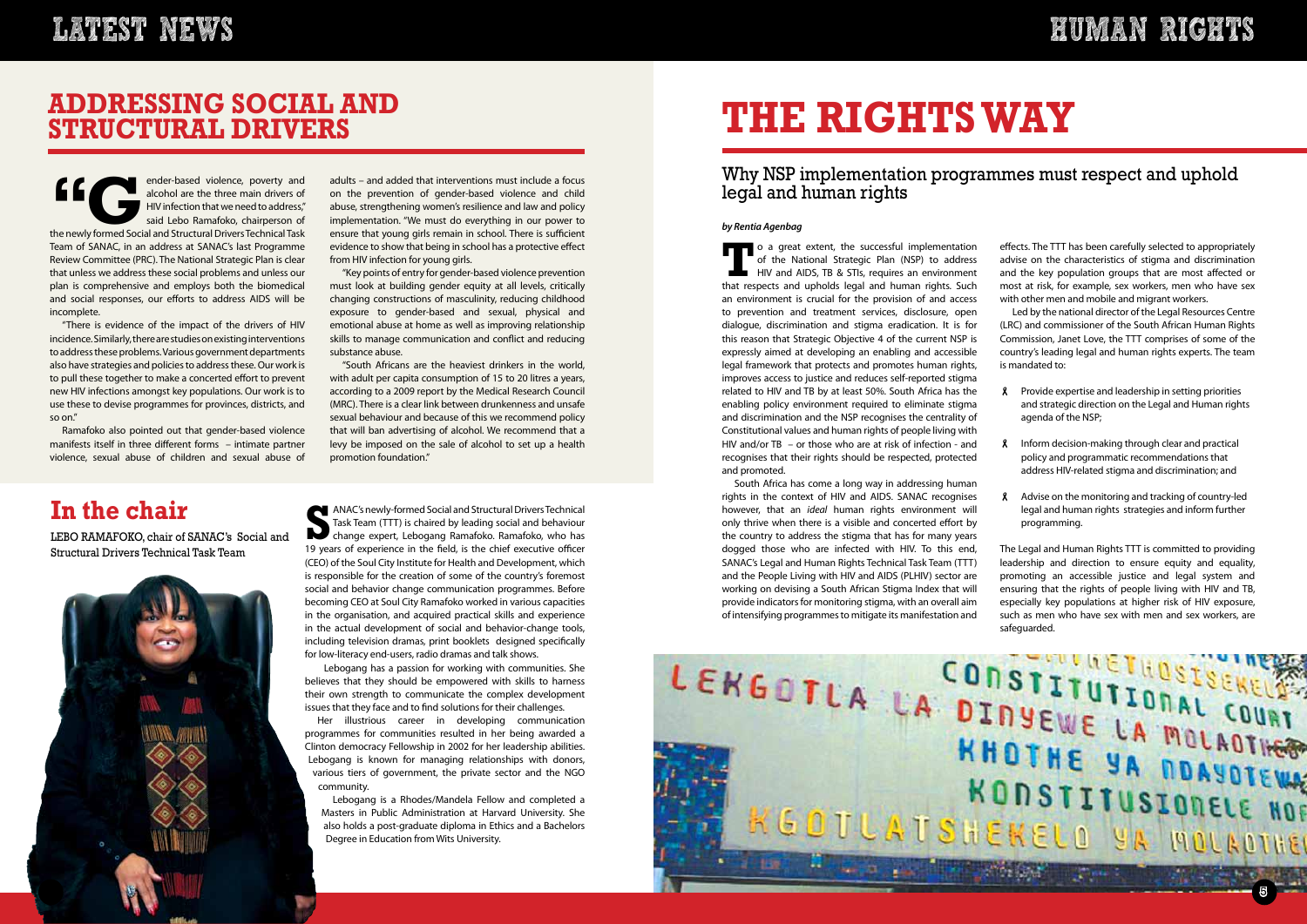**T**he third biennial national Women's HIV Under the theme "Violations against Women", the two-day Prevention Summit, held in Johannesburg in early September, highlighted the need for a women-centred HIV prevention agenda. summit discussed three sub-themes to address research, programmatic and structural interventions needed to reduce the rate of new HIV infections amongst South African women.

The Women's HIV Prevention Summit brings together members of the Women's Sector to provide a platform for information sharing, engagement and capacity building between the HIV social and scientific research, policy, and service sector communities in order to strengthen evidencebased, women-centred prevention strategies and advocacy responses for a prevention agenda aimed at women in South Africa.

- $\lambda$  Establish a memorandum of understanding with the Department of Women, Children and Persons with Disabilities (DoWCPD) to drive a women-centred HIV response and increase accountability of government departments beyond the DoH.
- $\beta$  Investigate the procurement, distribution and social marketing of female condoms.
- **8** Hold provincial workshops and dialogues on termination of pregnancy and contraception. The workshops should address and emphasise the need to integrate sexual and reproductive health rights and HIV and rather than looking at issues in silos, develop a holistic approach in addressing women's health.
- Scale up responses and interventions that address the epidemic of violence against women in the country as a national HIV Prevention priority.

The summit resulted in a number of priority actions to follow through moving forward:

Organised by Brothers for Life and the SANAC Men's Sector, under the theme "Not in My Name", the event was the culmination of weeks spent in 34 community dialogues educating communities, particularly men, about the adverse effects of gender-based violence.

- **A** Advocate for greater investment into new prevention technologies such as microbicides and vaccines and increase citizen involvement and buy-in for this research. The Women's Sector needs to engage researchers in an agenda for new technologies, including hormonal contraceptions, microbicides and new generations of female condoms.
- **8** Step up an advocacy campaign around ARV stock-outs, which is critical to HIV prevention. There is a need for an action plan on raising awareness on new prevention technologies.
- 8 Include women with disabilities in our responses.
- **8** Our responses should have a focus on young women and young people in order to ensure that we have future leaders. We need to localise the ZAZI campaign to address key issues for young women.
- 8 Make visible information on post-exposure prophylaxis (PEP) and pre-exposure prophylaxis (PrEP), including rights about how and where to access them.
- **8** There is an urgent need to host inter-generational dialogues amongst younger and older women.

The dialogues were a partnership of various organisations including the Men's Sector, Sonke Gender Justice Network, the National Association of People Living with HIV and AIDS (NAPWA), the SA Men's Action Group, and Johns Hopkins

Health and Education South Africa (JHHESA).

The rally drew various high profile individuals, including the Minister for Women, Children and People with Disabilities, Lulu Xingwana, who encouraged the "Not in My Name" campaign to continue encouraging men to raise their voices against women and child abuse. "Women have always participated in awareness campaigns and have led marches against gender-based violence as victims, survivors and supporters of the affected. So it is humbling to see men taking a stand against this scourge," said Xingwana.

Actor and Brothers for Life Ambassador, Patrick Shai, also supported the rally: "No man should allow his friends to commit acts of violence on women. Let us make a collective effort to ensure that these crimes don't continue to happen. Our women and children should live happily in the streets and in their homes."

At the end of the rally participants signed a pledge committing themselves to help curb women and child abuse.



# **A CALL TO END THEVIOLENCE**

## The first ever national Men's Rally against violence

ddressing the rally at the Johannesburg Stadium<br>
on August 24, Deputy President Kgalema<br>
Motlanthe who led the rally, called on South<br>
African men to take a stand against any form of<br>
prejudice or violence directed towards on August 24, Deputy President Kgalema Motlanthe who led the rally, called on South African men to take a stand against any form of today to encourage men to take a stand against genderbased violence. We do this well aware that the majority of victims of domestic violence are girl children, women and even our grannies."

# **AWOMEN-CENTRED AGENDA**

## Women's Prevention Summit champions female-controlled interventions

Moving forward, the game changer lies in our ability to establish mechanisms that are safe, practical and led by the next generation in order to address the vulnerability of young women and girls.

Since the Summit the DoWCPD has met with the Women's Sector to start discussions on how to address the effects of HIV on young women and identify current needs. The Women's Sector also joined key regional women and civil society organisations at a Wits Reproductive Health and HIV Institute (WRHI) meeting in Hillbrow, Johannesburg, to inform the proposed ECHO Randomised Controlled Trial (RCT) study on hormonal contraception.

*"No man should allow his friends to commit acts of violence on women. Let us make a collective effort to ensure that these crimes don't continue to happen. Our women and children should live happily in the streets and in their homes."* 

PATRICK SHAI Brothers for Life Ambassador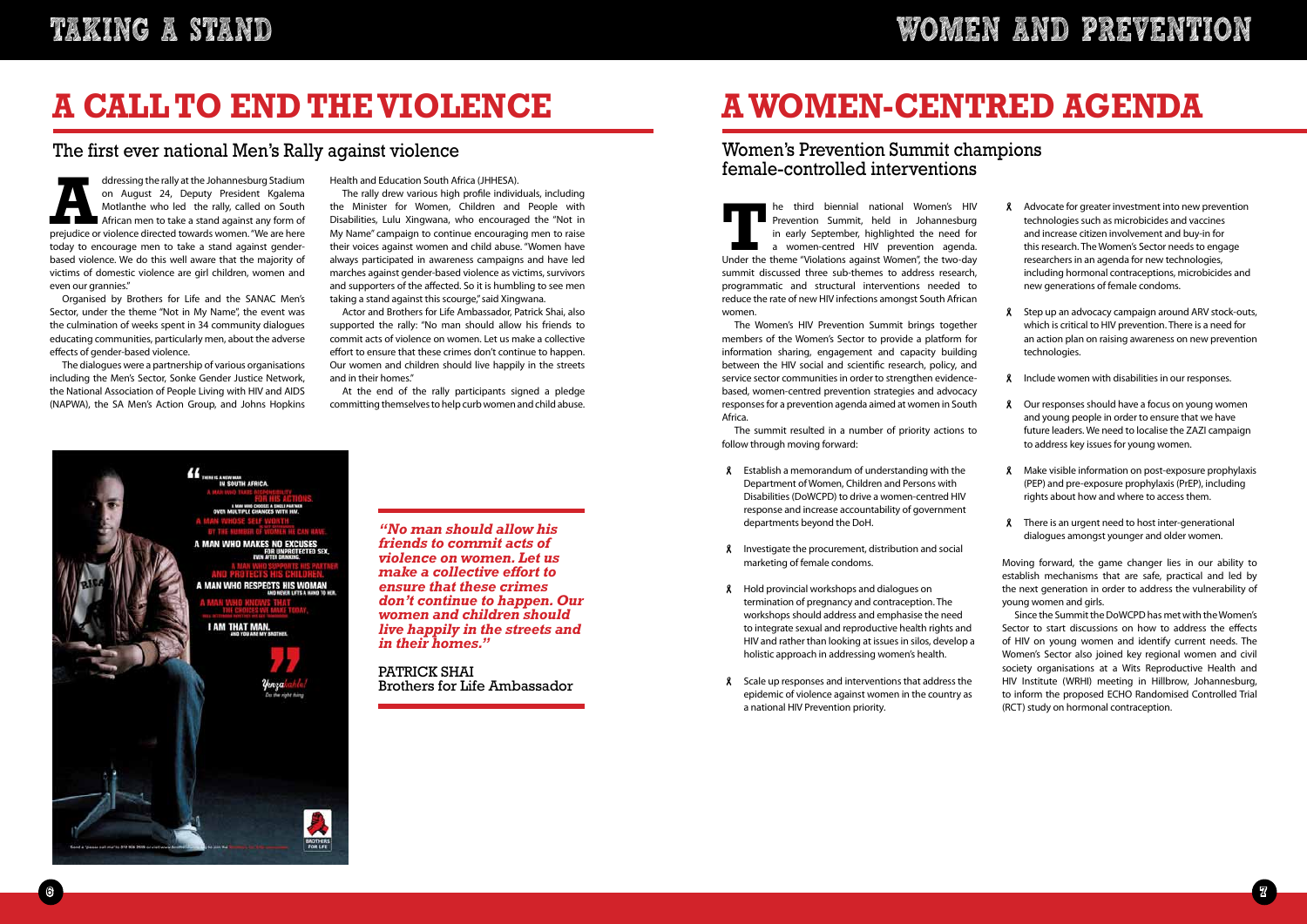



# **FEAT URE**

**Breastfeeding is universally accepted as the food of choice for all young infants. It provides all the nutritional requirements for infants up to six months of age – breastfed babies don't need additional food or water –** food of choice for all young infants. It provides all the nutritional requirements for infants up to six months of age – breastfed babies don't for optimal growth and brain development. The global recommendation for optimal nutrition of infants by the World Health Organisation (WHO) and the United Nations Children's and Education Fund (UNICEF) is that infants be exclusively breastfed for the first six months of life. The guidelines further recommend the introduction of nutritionally adequate and safe complementary feeding beginning at six months of age, with continued breastfeeding for up to two years of age. The benefits of breastfeeding, both short and long term, are multiple and varied:

- Readily available.
- **8** Strengthens the baby's immune system because breast milk contains unique antibodies. Infections like pneumonia and ear infections are more common and more severe in infants who are not breastfed.
- Has a protective effect against necrotizing enterocolitis (inflammation of the bowels) in premature infants.
- Reduces the risk of allergy-mediated diseases such as Type 1 diabetes and asthma later in life.
- $\ell$  Is associated with greater intelligence in older childhood and adulthood.
- 8 Protects against obesity and childhood leukaemia.

#### **Benefits for the baby**

- $\lambda$  Faster contraction of the womb after delivery
- **8** Minimises the risk of post-partum bleeding.
- **8** Promotes mother-child bonding and protects against the post-delivery depression or "blues" experienced by some mothers.
- $\lambda$  Can also act as a form of contraception by delaying the return of the menstrual cycle (although it is advisable to use contraception).
- A decreased risk of breast and ovarian cancer compared with those who do not breastfeed.

The use of formula milk in developing countries may increase the risk of mortality in young children by causing diarrhoeal diseases. Formula feeding is also associated with poor growth and development.

#### **Benefits for the mother**



Many breastfeeding mothers do *not* practice exclusive breastfeeding and give their babies water, formula and other foods before six months of age. This so-called mixed feeding increases the risk of the HI virus being transmitted to the baby because the infant's delicate bowels may be damaged by the foods resulting in microscopic fissures through which the virus can enter the baby's system.

The challenge for health care professionals is to educate and support mothers in exclusive breastfeeding for the first six months. There is a need to expel myths and change mindsets towards exclusive breastfeeding by continuous education and support. This, together with the provision of antiretroviral drugs as per national policy, will ensure that babies receive the full benefits of breastfeeding and remain free of HIV infection.

#### **In conclusion**

Exclusive breastfeeding, even in HIV-positive women is an important strategy for child survival. If antiretroviral drugs are given to both mother and baby and an HIV-positive woman is fully adherent with the treatment throughout the duration of breastfeeding, the actual risk of transmitting HIV through breast milk is exceedingly low.

The best food for all babies is still breast milk whether or not a mother is HIV infected.

#### *Prof Muthuhadini Mawela is head of Neonatology, University of Limpopo (Medunsa campus).*

*Dr Kgomotso Sanyane is a Neonatology fellow, University of Limpopo (Medunsa Campus).*

#### **Mixed messaging**

Unfortunately, because of the HIV pandemic there are conflicting messages about breastfeeding that overshadow its benefits. Breastfeeding is also threatened by the competitive – often unethical – promotion of formula milk by corporate producers.

Also, research has shown that the HI virus may be transmitted through breast milk from an HIV-positive mother to her infant – a risk present for as long as the infant is breastfed. Public health experts estimate that there is a 10 to 15 percent chance of HIV-infected mothers passing the virus on to their newborns through their breast milk.

#### **Developed vs developing countries**

Policies that encourage avoidance of breastfeeding are based on studies from developed countries and are inappropriate for developing countries. In developed countries, HIVinfected women are encouraged to avoid breastfeeding, but in developing countries, largely because of lack of access to clean water and good quality formula and the means to sterilise feeding bottles, avoidance of breastfeeding is associated with increased risk of death and poor growth and development due to diarrhoeal and respiratory infections and malnutrition. HIV-infected women in developing countries are faced with a dilemma – transmit the virus to their infants through breastfeeding, or risk malnutrition and disease by not breasfeeding.

#### **Decreased risk**

We now know that exclusive breastfeeding actually lowers the risk of mother-to-child transmission of HIV and antiretroviral treatment (ART) given to the mother and baby further decreases the risk. ART for the prevention of mother-to-child transmission (PMTCT) has evolved from the administration of a single drug (Nevirapine) during labour, to fixed dose combination (FDC) antiretroviral drugs. The FDC drug Atroiza combines Tenofovir, Emtricitabine and Efavirenz and is taken once a day by all pregnant women who test HIV-positive during their antenatal care. This treatment is continued throughout the pregnancy and during breastfeeding.

The HIV-exposed newborn is also started on a daily dose of Nevirapine syrup for six weeks. The provision of combination antiretroviral drugs to both mother and baby, and exclusive breastfeeding for six months with continued breastfeeding up to one year as recommended in the current South African PMTCT policy of April 2013 has made breastfeeding much safer for HIV-positive women.

# **BREAST STILL BEST**

How breastfeeding reduces the risk of mother-to-child transmission of HIV

*by Prof Muthuhadini Mawela and Dr Kgomotso Sanyane*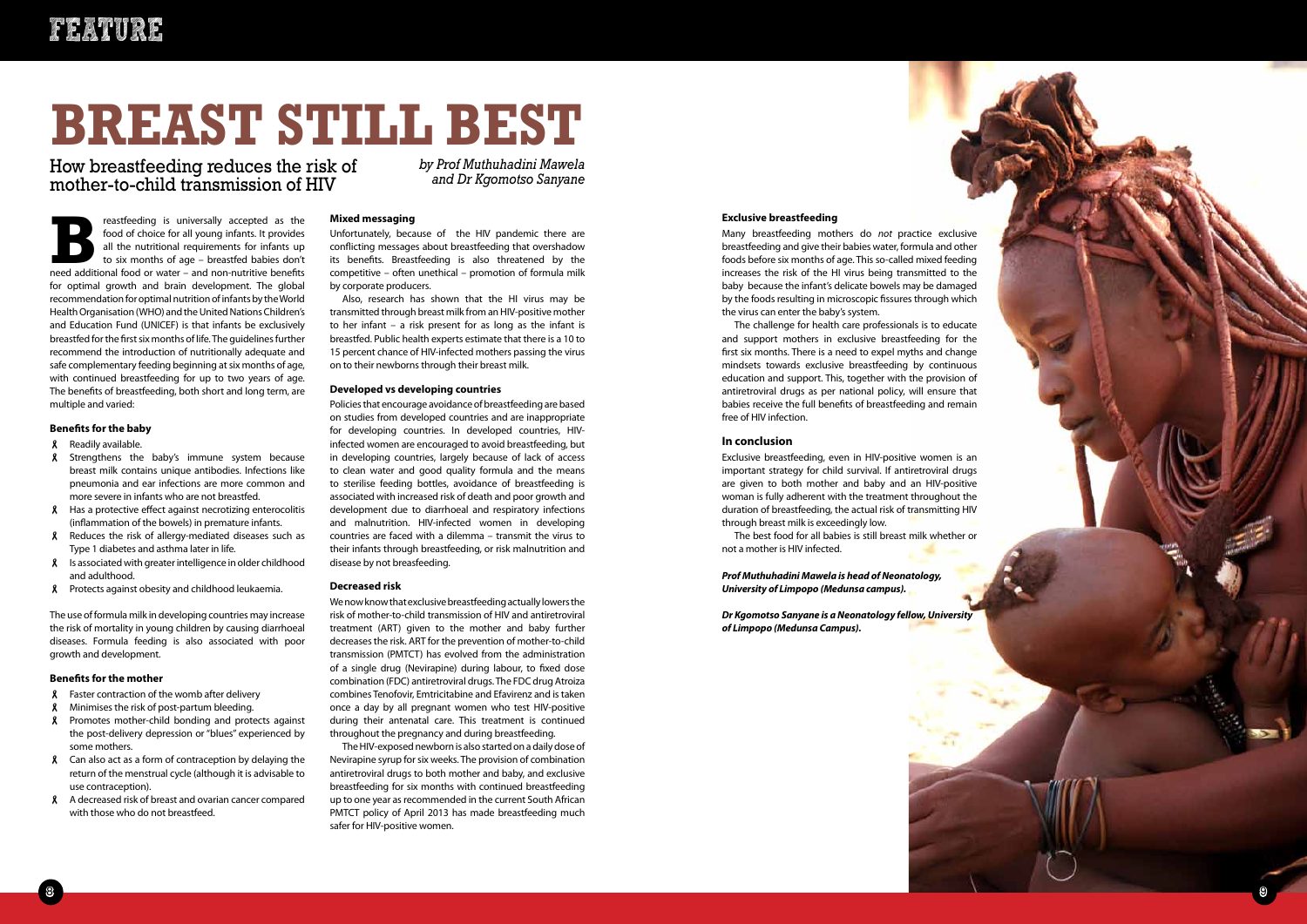





# **TRADITIONAL CIRCUMCISION**

# THE LAST WORD SANAC CEO Dr Fareed Abdullah

**O**ne of the key ingredients for successful<br>
of the SANAC Secretariat. This is recognised in<br>
Chanter 5 of the NSP which states " the SANAC Secretariat implementation of the NSP is the strengthening of the SANAC Secretariat. This is recognised in Chapter 5 of the NSP, which states, "… the SANAC Secretariat (will be) suitably strengthened to support coordination and oversight of the implementation of the NSP 2012 – 2016 and to meet the enhanced governance protocol expected of it." In this issue of SANAC NEWS I can confidently report that the Secretariat has now been established as a fully independent institution with good governance structures and management systems in place, including a new, fully registered Trust Deed and new Board of Trustees. We are now registered with SARS as a PBO with tax exemption status retrospectively approved from 2002. We have also received additional funding from government and from external donors.

At the end of year one of the NSP, the Secretariat was audited by the Auditor-General and received an unqualified audit opinion. This is a remarkable achievement as the Secretariat has not previously presented financial statements to the Trustees nor had them externally audited.

An unqualified audit opinion does not mean that all

systems are operating optimally and the Secretariat still has a long road to travel to build up its full capability. It does, however, give confidence to donors and the public that the management team is able to truly reflect the financials for the institution and that the funds have been used for the intended purposes. The financial statements and audit opinion have been published in the Annual Report and will be available on the website before the end of October.

eaths of boys in initiation schools regularly<br>make headlines but there has been inadequate<br>action from authorities. Community members in<br>affected communities with a strong circumcision culture make headlines but there has been inadequate action from authorities. Community members in affected communities with a strong circumcision culture underplay the problem, referring to deaths as "unfortunate but avoidable". Even mothers whose children died refused to speak out, saying that it was taboo. Traditional leaders adopted the same position. The silence is deafening. The general population calls for arrests and convictions, but nothing happens.

The next two months will be taken up by a flurry of activity related to preparations for World AIDS Day. This year, WAD 2013 will be held in the Gert Sibande District of Mpumalanga chosen for the event because it has the unfortunate distinction of being the district with the highest HIV prevalence in the country. World AIDS Day will see the revitalisation of the HCT campaign in response to the clarion call from the Minister of Health for every South African to test for HIV and TB, at least once per year. This is a call to arms and the entire SANAC family must respond with verve and enthusiasm. Let every provincial, district and local council of SANAC implement a vigorous programme to achieve this ambitious goal!

A luta continua!



# **DYING For TRADITION**

Following the deaths of 30 boys and young men in Mpumalanga and 30 more in the Eastern Cape this past initiation season, the Yezingane Network, SANAC's Children's Sector, has called on president Zuma to institute a Commission of Enquiry into the deaths of boys from traditional male circumcision.

Those responsible for the deaths walk free. A report in the *Times* newspaper dated July 8, 2013 stated: "Culture is being used to cloak the murder of boy children."

Aside from the deaths, during this year's winter initiation season more than 300 boys were badly injured from botched circumcisions. Some were admitted to hospital in critical condition; others are scarred and maimed for life. Torturous conditions in the initiation camps may also lead to mortality.

According to Health Minister Dr Aaron Motsoaledi, death or injury in initiates may be caused by: massive bleeding leading to hypovolemic shock, infection, dehydration from being denied safe drinking water, septic shock, hypothermia from exposure to extreme cold weather, or low blood sugar from extreme food restriction. There have also been reports of initiates being routinely beaten and assaulted, some to death. Some initiates reported being denied food and water. These claims have been corroborated by the statement from the Minister of Health.

In 2007 Irin news (irinnews.org) reported the deaths of a group of 12 initiates in the Eastern Cape, despite the arrests of more than 20 illegal traditional surgeons in the preceding month. The Eastern Cape Provincial Department of Health reported that nearly 100 youths had been hospitalised, and 350 were rescued from "fly-by-night" [initiation] schools. Health department officials later spent two months driving through the rough, hilly terrain of the province, swooping on dodgy initiation schools to rescue young boys from the risk of infection, penile amputation and death. Although health authorities report and treat serious complications from botched circumcisions by traditional surgeons, a disconnect within government operations *vis-a-vis* initiation school fatalities and operations exists. While much effort is put into rescuing boys from illegal initiation schools and treating them, law enforcement and regulation seem to be non-existent. To date, there have been few convictions of traditional surgeons.

Victims of botched circumcisions continue to experience the following ongoing effects:

- **Chronic physical pain and other medical complications** on account of disfigurement and amputations: The Mail and Guardian reports that in the Eastern Cape, where statistics were available, the death toll for the five years between 2008 and 2012 was 323. During that time, a further 126 boys suffered genital amputations.
- **Psychological trauma:** Nightmares from their terrifying ordeals, not to mention the lifelong psychological and emotional trauma that these children will likely endure.
- **Poor school attendance:** Some former initiates will not go back to school on account of fear of ridicule. One boy lost his penis in the winter circumcision season of 2006. Now 23 he has managed to hide the fact from neighbours, friends and teammates. He is one of 154 young men who lost their penises because of botched circumcisions in the Eastern Cape in the five years up to July last year. His father says his son has since led a life of seclusion. "I pleaded with him to return to school after the amputation," said his father at the family's modest homestead at a village outside Mthatha, Eastern Cape. Because of extreme anxiety he dropped out of Grade 8 at the local school. The young man, an ace striker in the local soccer team, said he had stopped going to school for fear of being taunted by his peers.

The Yezingane Network is however encouraged by the position taken by the Presidency and parliamentarians who have called for the arrest and prosecution of the operators of illegal initiation schools, including legal schools operating outside guidelines. President Zuma echoed the national outrage at the unnecessary loss of lives, saying: "It cannot be acceptable that every time young men reach this crucial time in their development, their lives are culled in the most painful of ways in the care of circumcision schools."

In a recent statement the ANC called on government to act immediately: "Authorities can no longer pay lip service to dealing with this disaster that afflicts our nation during the traditional initiation season."

# **SIGN THE PETITION!**

*Content supplied by the Yezingane Network* 

#### **Help protect the future of our boy children**

**SANAC's childrens sector, the Yezingane Network has launched an online petition calling on President Zuma to set up a Commission o Enquiry into the deaths. It can be accessed at http://chn.ge/17DZvh3. Please visit the site and sign the petition!**